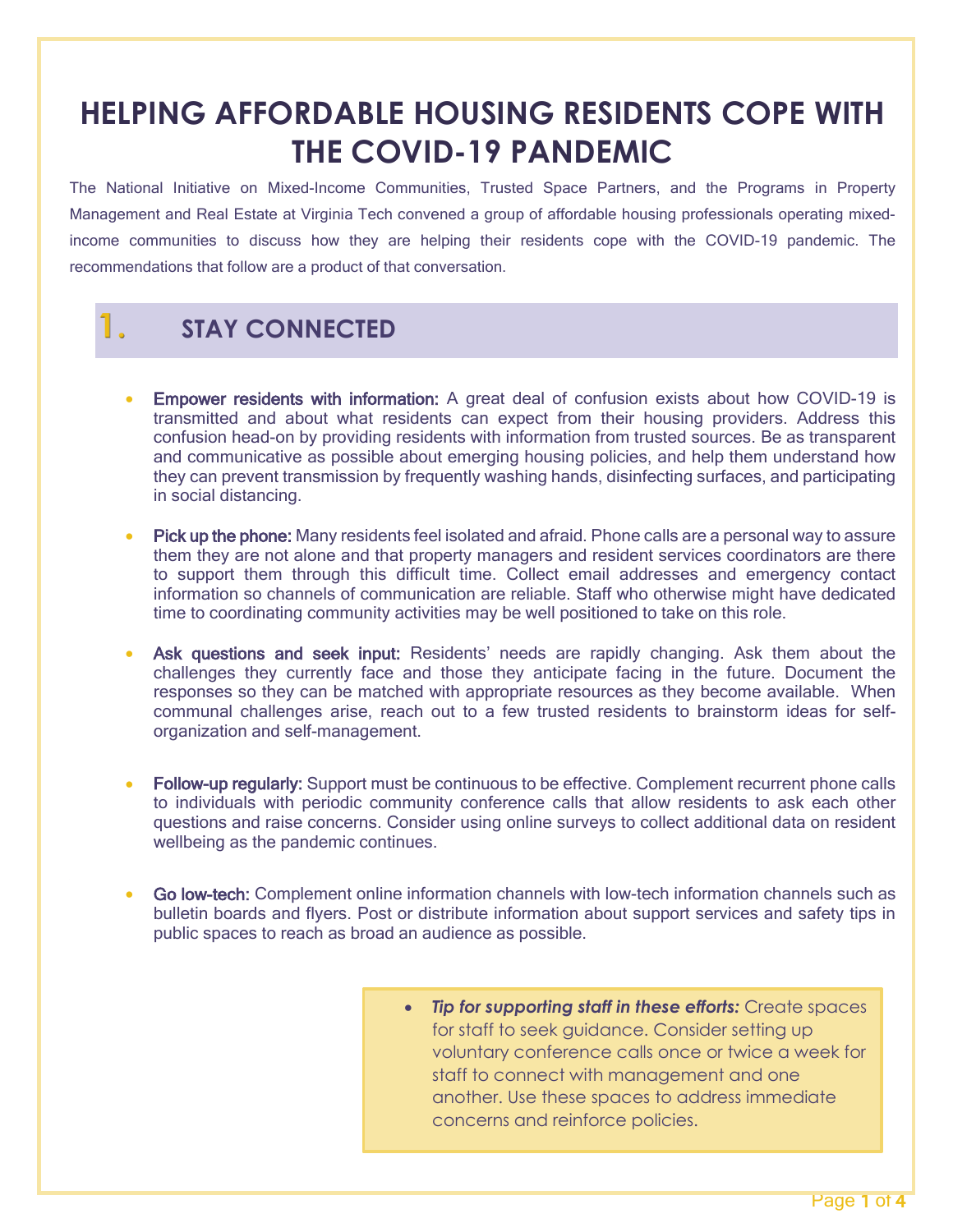## **2. COORDINATE ACCESS TO RESOURCES**

- Reach out to social service providers: Relationships with social service providers are perhaps more important now than ever before. Reach out to local providers to determine if any new resources are available to economically disadvantaged populations. Convey the information obtained to residents as quickly as possible.
- Keep mental health top of mind: Stress exacerbates many mental health problems. Make sure residents have contact information for mental health service providers. Consider expanding access to mental health hotlines typically used for staff, and maintain routine contact with those who have known mental health issues.
- Set the table: Food security is imperative in times of financial hardship. Coordinate with foodbanks, identify grocery stores that deliver, and ask neighborhood restaurants to provide special pricing on select or perishable menu items. Encourage third-party distribution of food from these sources when possible, recognizing that property managers may be required in some instances to put procedures in place to coordinate food pick-up and ensure food safety. For example, it may be prudent to ask residents to pick up food in groups of less than 5 people.
- Increase access to essentials: Residents' immediate needs often extend beyond food. Ask procurement agents to explore opportunities to buy cleaning supplies and household goods in bulk to increase availability and bring down cost. Provide residents with "care packages" comprised of a small amount of these essentials to bridge the gap until they can be purchased. Such distributions are an additional opportunity to share safety and cleaning tips.
- Get creative: Some residents have unique needs. Think outside the box to satisfy them. For example, there are property managers and resident services coordinators who have asked mobile ultrasound units to visit their sites to serve pregnant women. Others have contacted local cable companies to assess their willingness to provide free internet to households with school-aged children who need it for educational purposes. Follow the lead of these individuals and look for other creative ways to broker information and resources for homebound residents.
	- *Tip for supporting staff in these efforts:* Be flexible in addressing staff needs. These are unprecedented times and in order to ensure safety and adequate coverage explore opportunities for staff to work nontraditional hours, receive virtual training, or take extended leave. Provide staff with the opportunity to work overtime, particularly maintenance staff, who may be able to cover shifts for those who need to step down hours due to child-care or other family needs. Consider contacting recently retired staff who may be able to rejoin your team temporarily.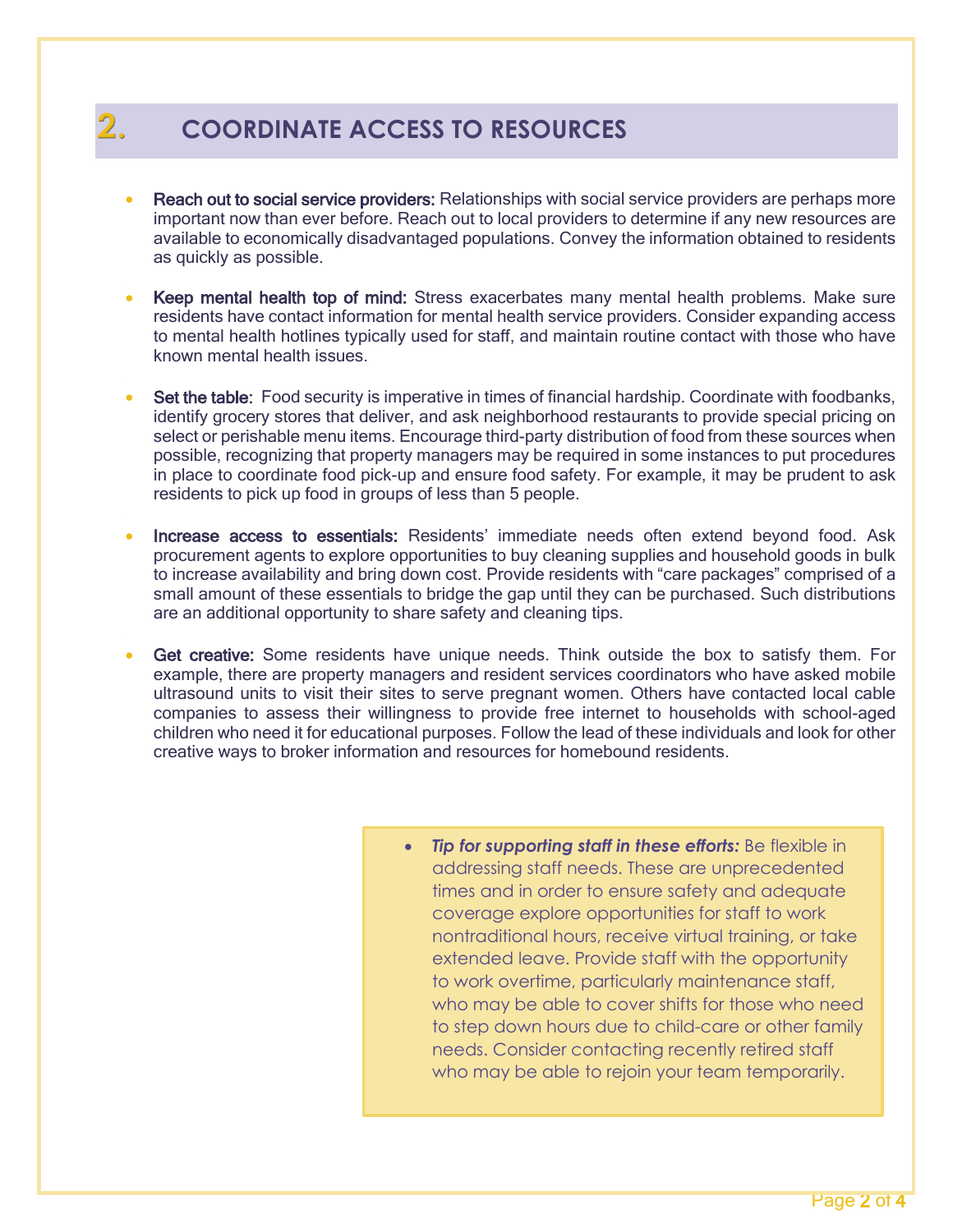## **3. ENCOURAGE COMMUNITY BUILDING**

- Promote safe socialization: Residents continue to crave opportunities to socialize, especially during this time when their ability to congregate is limited. Make such opportunities available to the extent possible. For example, see if there are volunteers willing to hold fitness classes outside where social distancing is possible, work with faith-based groups to organize bible studies via conference call, and promote cross-generational interaction by encouraging children and seniors living onsite or across sites to play games online.
- Develop quality-of-life marketplaces: Don't underestimate the value of resources that already exist onsite. Coordinate bulletin board and virtual quality-of-life marketplaces where residents can ask for or offer services, support, and small favors to their neighbors by posting requests and offers in common areas, or creating a space to do so over the phone, via email, or through social media. Curate the marketplace to ensure asks and offers are expediently matched.
- **Leverage resident stewards:** Some affordable housing complexes have resident stewards living onsite who are paid small monthly stipends to engage in community building activities. If trained and supported resident stewards are not available, consider developing them for a possible wave of COVID-19 in the fall. Stewards are helpful in providing a resident's perspective on ways to alleviate boredom and anxiety among both children and adults while they are spending more time at home than normal.
- Recognize and respond to financial distress: Continue to enforce lease obligations, while acknowledging financial hardship. Notices of late payments and other lease violations should not be discontinued, however consider modifying traditional language to acknowledge current pandemic circumstances. Work with residents on a case-by-case basis after they have demonstrated an inability to satisfy their lease terms to communicate they are a valued member of the community. Examples of modifications are: allowing residents to pay partial rents, creating payment plans, and allowing residents to perform self-certifications due to a decrease in income. All modifications to rent payment should be closely documented for later follow-up.
	- *Tip for supporting staff in these efforts:* Staff are spread thin and are increasingly encountering new challenges. Explore ways to share ideas and community building resources across sites to meet short term needs. Continue to make housing resources available to new residents, while engaging in social distancing, by conducting virtual property tours and remote lease signings.